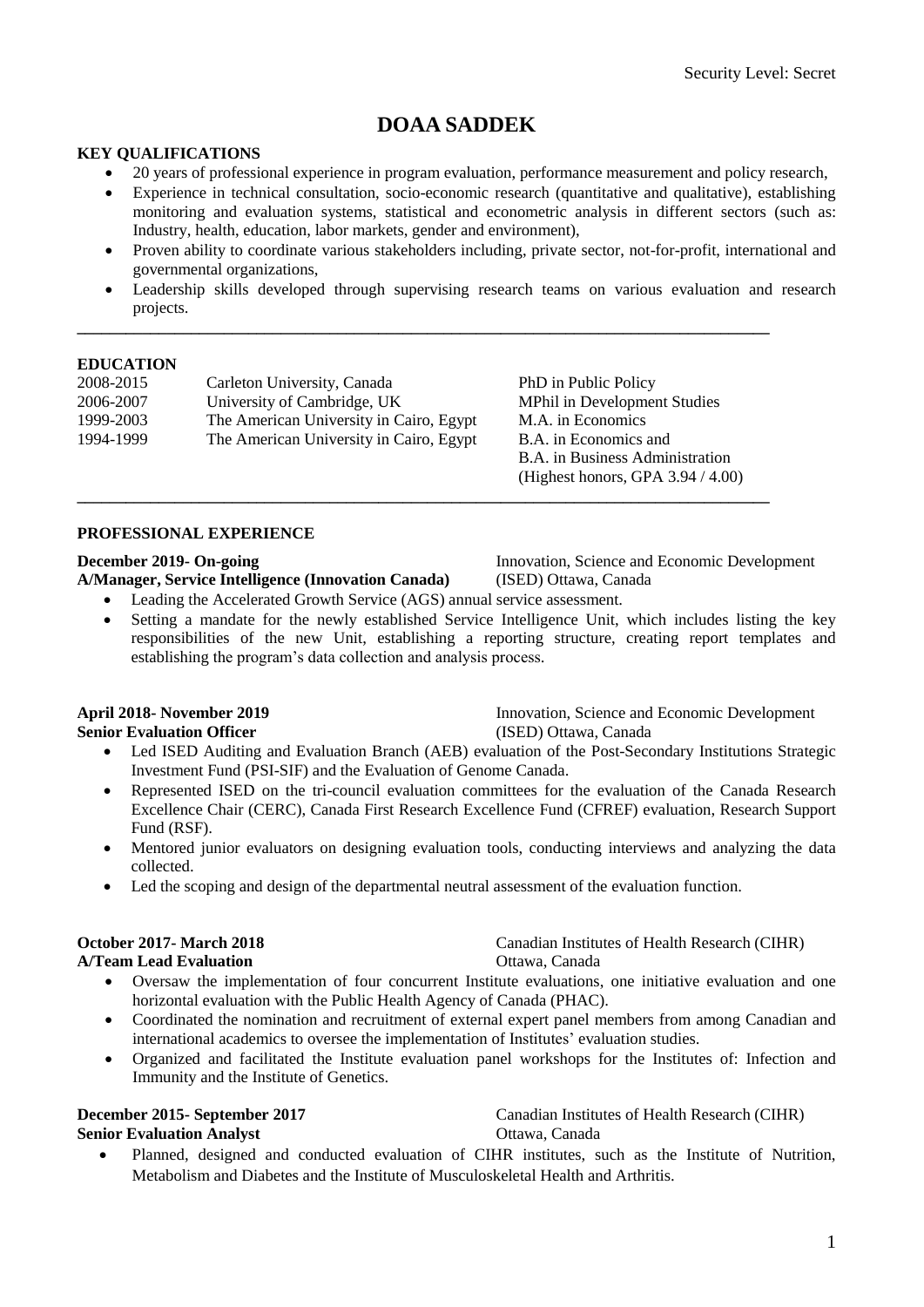# **June 2014- November 2015** Social Sciences and Humanities Research Council

## **Policy Analyst**

 Established performance measurement indicators for the Research Support Fund (RSF) Program in consultation with the G10 Canadian university to monitor the utilization of funds and outcomes of the program.

Ottawa, Canada

- Designed and managed a survey with a number of Canadian universities to document lessons learnt on the transition of Tier 2 Chairs after the completion of their term and analyzed survey data.
- Delivered internal training to staff on quantitative analysis.

### **October 2013- April 2014** Service Ottawa, Ottawa, Canada

### **Business Consultant on Service Ottawa-Community and Social Service Project**

- Developed Business strategy for the project assessing the effectiveness and efficiency of a number of services at Community and Social Service Department (CSSD).
- Designed templates for electronic applications and guidelines for residential services to assist Ottawa residents, while applying for residential benefits.

### **April 2011- September 2013** Ottawa Public Health (OPH), Ottawa, Canada

#### **Program and Project Management Officer**

- Managed and coordinated the peer review process for the OPH Ethics Board.
- Delivered on-going consultation to all OPH programs on developing research and program evaluation proposals and filling in research ethics application.
- Participated in the development of OPH 2012-2014 strategic plan through the facilitation of innovation cafes.
- Coordinated OPH research committee work and developed committee work plan.
- Designed processes and forms for research proposals submissions and screening for the Internal Innovation Fund Awards.

#### **January 2010- December 2010** IDRC, Ottawa, Canada **Researcher, Globalization, Growth and Poverty (GGP) Program**

 Undertook research on "Private Spending on Education and the Effect on Facilitating Entry to the Labor Market for Egyptian Youth."

#### **September 2008- December 2013** Carleton University, Ottawa, Canada

#### **Teaching Assistant**

 Assisted professors at the Department of Economics and the Arthur Kroeger College of Public Affairs and Policy Management by delivering weekly tutorials to solve problems and encourage students' discussions and debates on topics addressed in classes for the following courses: (Labor economics, International trade, History of Economic Thoughts, Introduction to Macroeconomics, Introduction to Microeconomics, Cost-Benefit Analysis).

#### **July 2007- June 2008** Population Council

### **Research Consultant**

 Conducted econometric analysis on Egypt Labor Market Panel Survey and wrote the analysis of results for the report assessing the school-to-work transition phase among the youth in Egypt, submitted to the *World Bank Human Development Education and Social Protection Sectors*.

Cairo, Egypt

 Conducted econometric analysis and wrote the theoretical framework for *the World Bank Human Development Education and Social Protection Sectors* in a report evaluating labor market returns to education for youth in Egypt.

(SSHRC) (Canada Research Chairs Secretariat)

Regional Office for West Asia and North Africa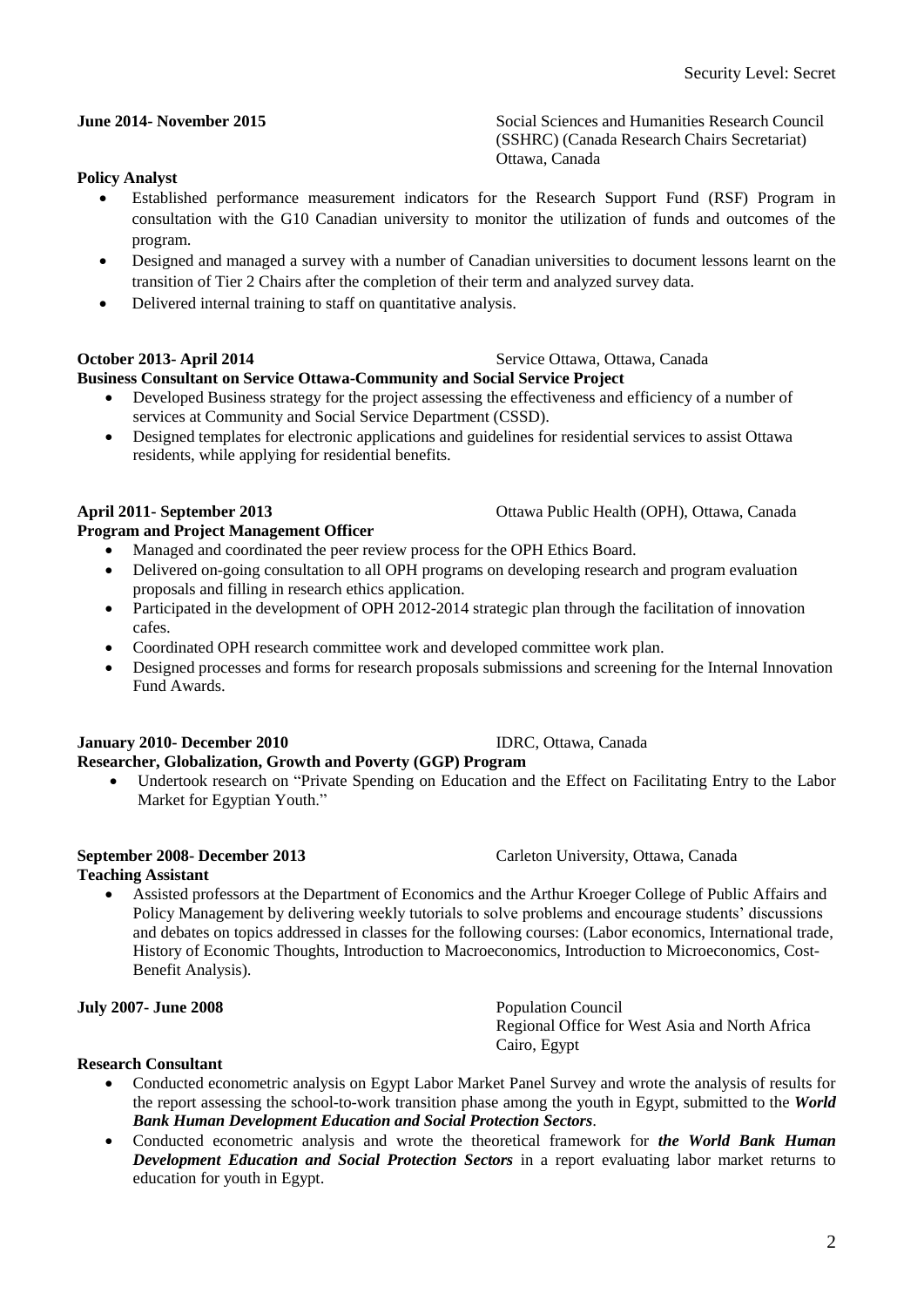Regional Office for West Asia and North Africa

**August 2005- August 2006** Population Council

#### **Researcher**

Led work on the following projects:

- The impact evaluation of Safe Spaces for Girls to Learn, Play and Grow (Ishraq) (Save the Children) Ishraq aims to bring girls back into formal education through giving them a chance to attend literacy, life skills and reproductive health classes in their village.
- Street Children and HIV/AIDS study, (UNICEF) This study analyzed the risks faced by street children in Cairo and Alexandria and their susceptibility to HIV/AIDS and other sexual diseases.

### **January- July 2005** CARE International

### **Monitoring and Evaluation Specialist**

 Safe Agriculture for Farmers in Egypt (SAFE), (EU) Designed and implemented an impact assessment study to measure the socio-economic impact of the SAFE project on the targeted farmers.

### **July 2003 – December 2004** Ministry of International Cooperation

### **Senior Economic Evaluation Officer**

Assessed the socio-economic impact of the following donor-funded programs:

- National Blood Rehabilitation Service NBTS, Swiss Red Cross (SRC) NBTS aimed to upgrade the blood transfusion services in Egypt and raising the people's awareness of voluntary blood donation.
- Mubarak-Kohl (MK) Initiatives for Dual Technical Education, GTZ MK aimed to supply well-trained skilled labor to fulfill the needs of the different economic sectors in Egypt through the application of the German dual vocational education system in Egypt in collaboration with the private sector.

#### **November 2000 – June 2003** Environmental Quality International (EQI) (Private consultancy) Cairo, Egypt

Center for Project Evaluation and Macroeconomic

**Economic Researcher** Led the impact assessment studies of the following programs:

- Technical Assistance to Small and Emerging Business Development Organizations (SEBDO), USAID Building the capacity of NGOs to provide small and emerging businesses with access to credit
- Micro Start Bahrain, UNDP Eradicating poverty in the Kingdom of Bahrain among female-headed households through the provision of micro credit that is handled by local NGOs.

Cairo, Egypt

Analysis (PEMA) Cairo, Egypt

Cairo, Egypt